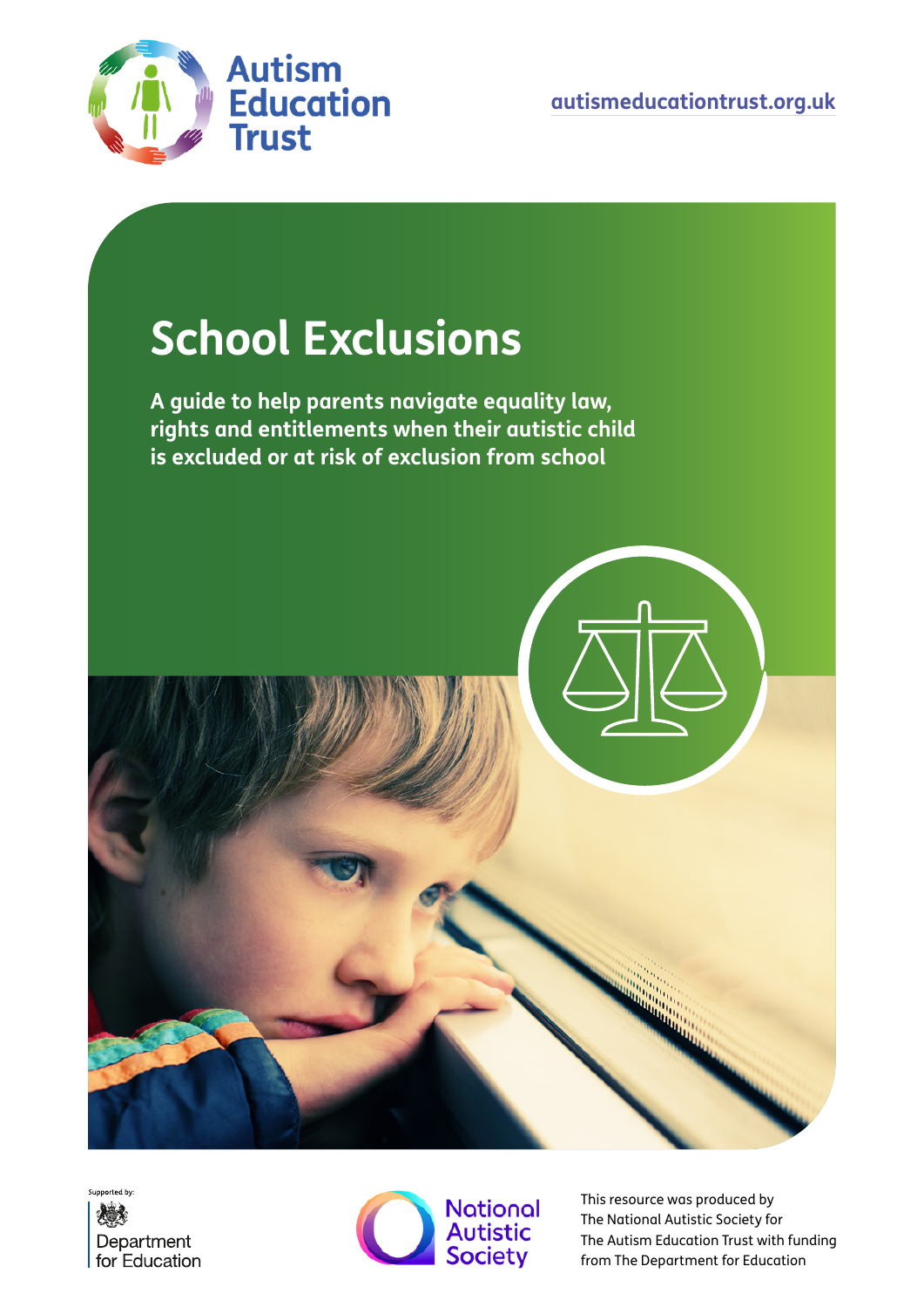# **Behaviour is communication. What is your autistic child's behaviour trying to tell us?**

If your child is at risk of being excluded, you need to know:

- **• Are your child's needs being met?**
- **• Has the school tried to listen to you?**
- **• Have they adapted their behaviour policy?**
- **• Have they taken reasonable steps to make things better?**
- **• Is exclusion a fair decision?**

If not, the exclusion might be unjustified. The Equality Act 2010 means that schools must be tolerant of disability related behaviour.



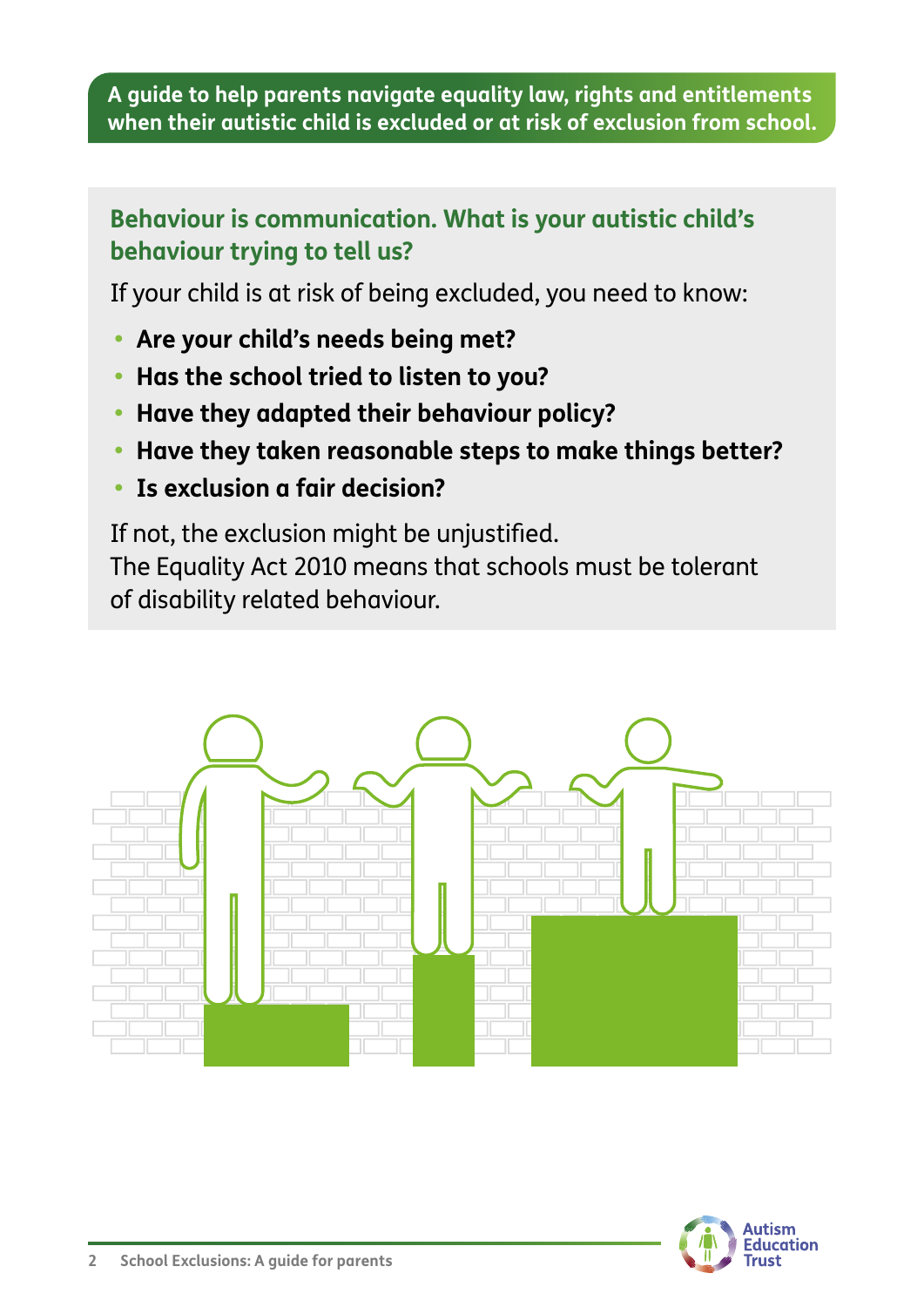## **Introduction**

This guide outlines the legal duties the [Equality Act 2010](https://www.legislation.gov.uk/ukpga/2010/15/contents) places on your child's school in relation to the exclusion of disabled pupils. The Government has introduced the term 'suspension' to replace 'fixed period exclusion' and 'fixed term exclusion'. This new terminology is used in this guide. The word exclusion is used to refer to either suspension or permanent exclusion. The examples given relate specifically to autistic pupils and are intended to help you and your child's school avoid disability discrimination claims, where possible. Autistic pupils $^{\rm 1}$  are three times as likely to be suspended from school as pupils with no special educational needs (SEN)<sup>2</sup>. The most common reasons given by headteachers are 'persistent disruptive behaviour' and 'physical assault against an adult'. However, disruptive behaviour can be a manifestation of a pupil's autism and excluding your child for exhibiting disability related behaviour can amount to disability discrimination.

# **The meaning of disability**

[The Equality Act 2010, section 6](https://www.legislation.gov.uk/ukpga/2010/15/section/6) describes a disabled person as someone who has:

**•** A physical or mental impairment which has a substantial and long-term adverse effect on his or her ability to carry out normal day-to-day activities.

Mental impairments include autism and most autistic people are likely to fit this description, but you do not have to have a diagnosis to be considered a disabled person.

Detailed information is available on the [definition of disability](https://www.gov.uk/government/publications/equality-act-guidance) $^3\!$ .

# **What is covered by the Equality Act?**

A school must not discriminate against a disabled pupil in relation to:

- **•** admissions
- how education is provided<sup>4</sup>
- **•** exclusion
- **•** any other disadvantage, denial of opportunity or choice.

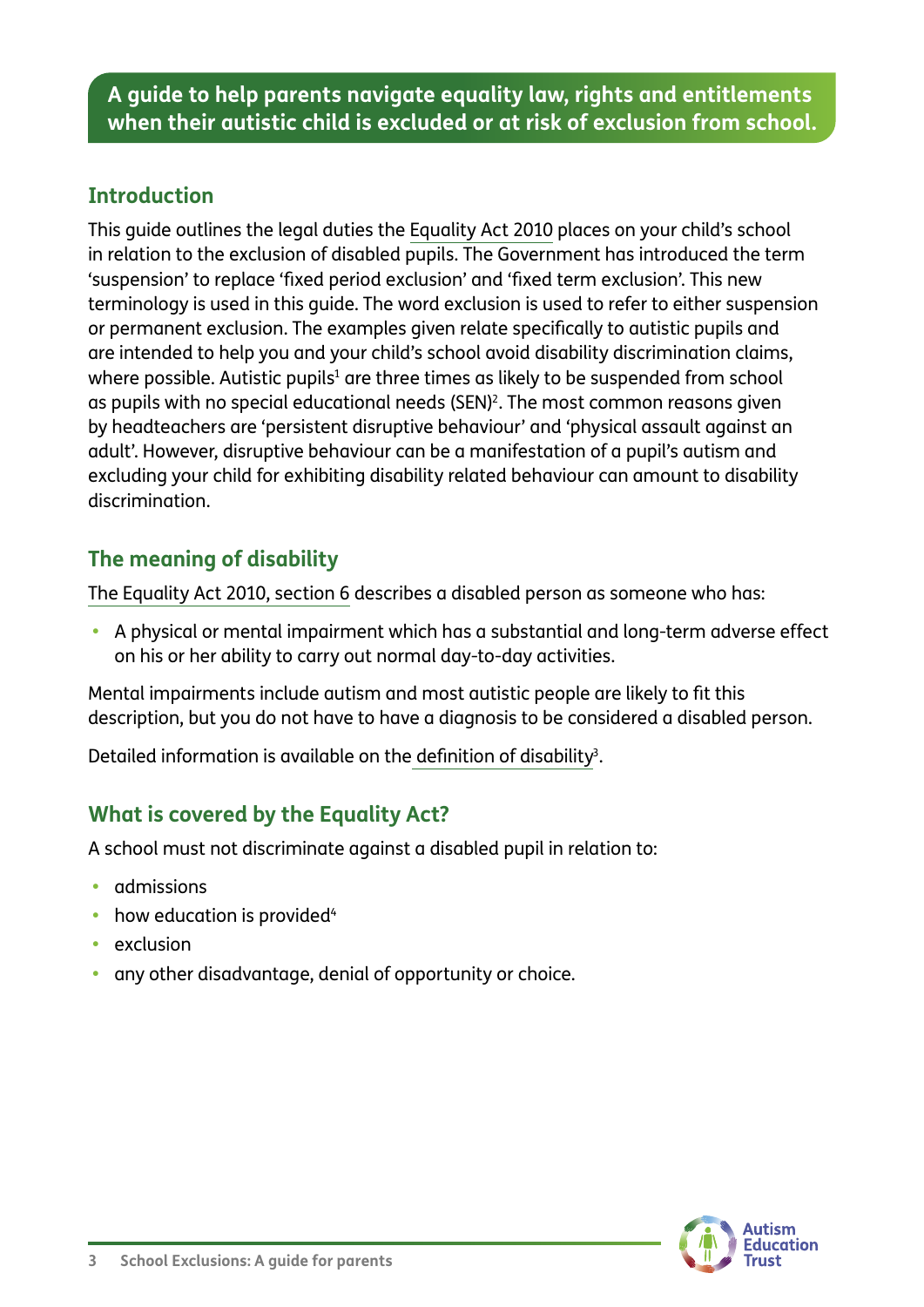#### **What is unlawful disability discrimination?**

The forms of disability discrimination that are unlawful under the school provisions of the Act are:

- **•** direct discrimination
- **•** indirect discrimination
- **•** discrimination arising from disability
- **•** failure to make reasonable adjustments.

It's also unlawful for a school to harass or victimise a pupil, their parent, sibling or anyone else who has or is thought to have made or helped with a complaint about discrimination.

# **Direct disability discrimination**

Direct disability discrimination occurs when a school treats a disabled pupil less favourably because of their disability than it treats, or would treat, a non-disabled pupil.

**Example:** An autistic pupil is excluded from a school trip because the school believes that she will not be able to participate in the activities, but no consideration has been made to make reasonable adjustments. This is likely to be direct disability discrimination.

Direct disability discrimination is always unlawful.

# **Indirect disability discrimination**

Indirect discrimination is when a school policy or practice is applied in the same way to everyone but puts a disabled pupil at a disadvantage. That is unless it can be justified as being a proportionate means of achieving a legitimate aim, such as to ensure the safety of pupils.

**Example:** A school has a policy that if a pupil receives three detentions in a term, they will automatically be given a one-day suspension. Pupils on the autism spectrum are much more likely to break the school rules than other pupils. Rigid application of this policy is likely to amount to indirect disability discrimination because, where a reasonable adjustment has not been made, a school will find it very difficult to justify the treatment as a proportionate means of achieving a legitimate aim.

Most discrimination in schools is unintentional and may come about because of rigid policies or practices. Reviewing all practices and policies will help a school to avoid discriminatory practices, as well as help it to comply with the public sector equality duty.

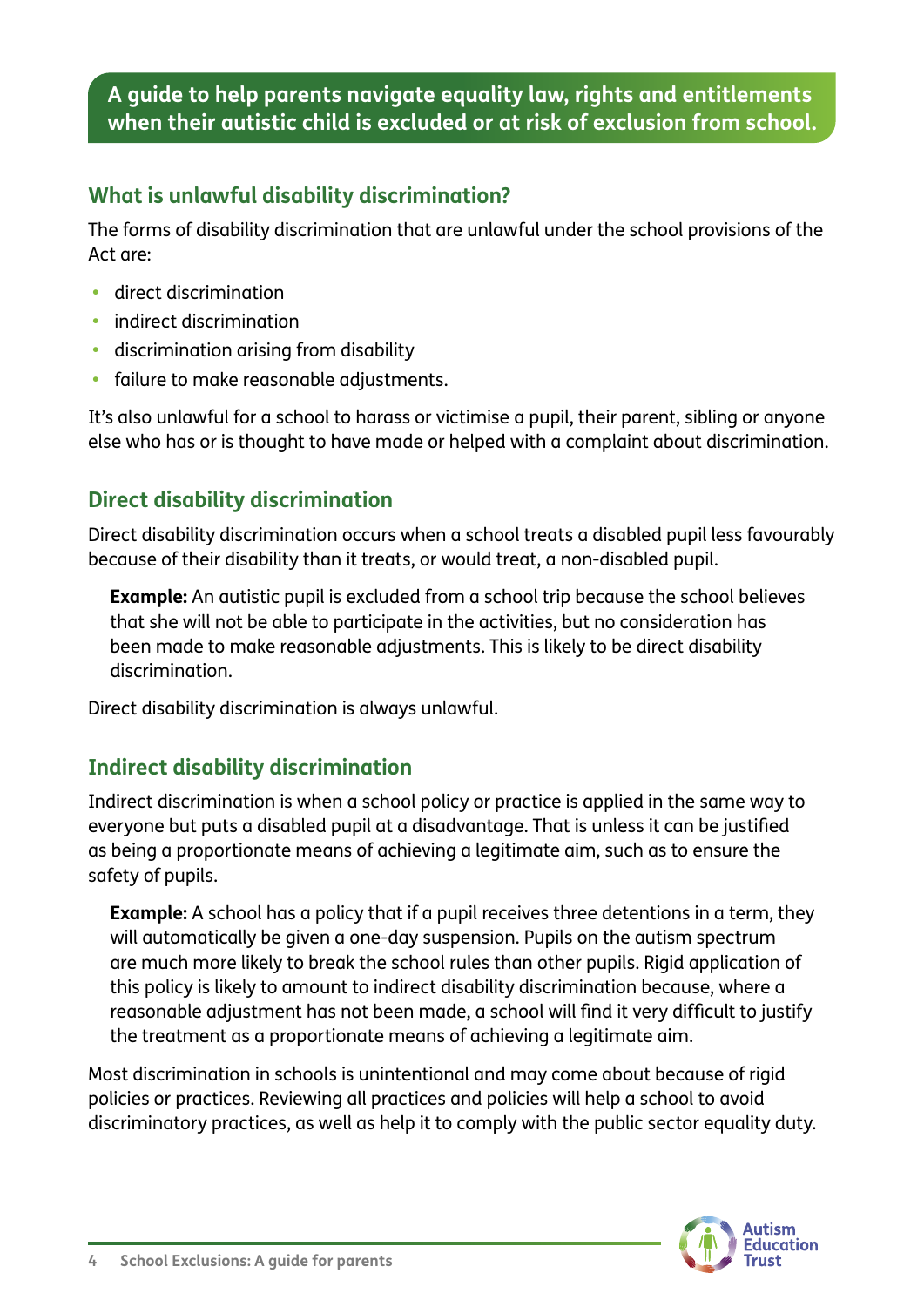# **Discrimination arising from disability**

Discrimination arising from disability occurs when a school treats a disabled pupil unfavourably because of something connected with their disability (such as their disability-related behaviour) and cannot show that this treatment is justifiable. Justification for the treatment might be that it is a proportionate means of achieving a legitimate aim.

**Example:** An autistic pupil was suspended from school for misbehaving in a lunchtime queue. The incident occurred following a sudden change to the order that the classes went into lunch. The autistic pupil did not respond to the instructions of lunchtime staff, who remarked on the pupil's rudeness; intolerance and aggression when other pupils entered her personal space. The pupil covered her ears, hid in the kitchen, which was out-of-bounds to pupils and refused to move. However, all of the pupil's responses were in keeping with her diagnosis of autism.

In the example above, the treatment of the autistic pupil (ie suspension) could only be justified if the school could show it to be a proportionate means of achieving a legitimate aim. In the example, the legitimate aim is the protection of the safety of teachers and other pupils in the queue and the pupil whilst in the kitchen. Rather than suspending the pupil however, a more proportionate response could be to implement 'reasonable adjustments' eg lunchtime staff training in autism; allowing the pupil to go to lunch five minutes before other pupils, as well as teaching the pupil about social situations, by using [social stories™](https://www.autism.org.uk/advice-and-guidance/topics/communication/communication-tools/social-stories-and-comic-strip-coversations), for example: reasonable adjustments that the school had previously agreed to make, but had neglected to do.

A failure to make relevant reasonable adjustments is likely to make it difficult for a school to show that any potentially discriminatory treatment was a proportionate means of achieving a legitimate aim. Health and safety issues must not be used inappropriately to avoid making a reasonable adjustment. It is for the school to justify the treatment. It must produce evidence, such as an individualised risk assessment and not rely on mere generalisations about health and safety.

Examples of legitimate aims might include:

- **•** ensuring that education, benefits, facilities and services are targeted at those who most need them
- **•** the fair exercise of powers
- **•** ensuring the health and safety of pupils and staff, provided that risks are clearly specified
- **•** maintaining academic and behaviour standards
- **•** ensuring the wellbeing and dignity of pupils.

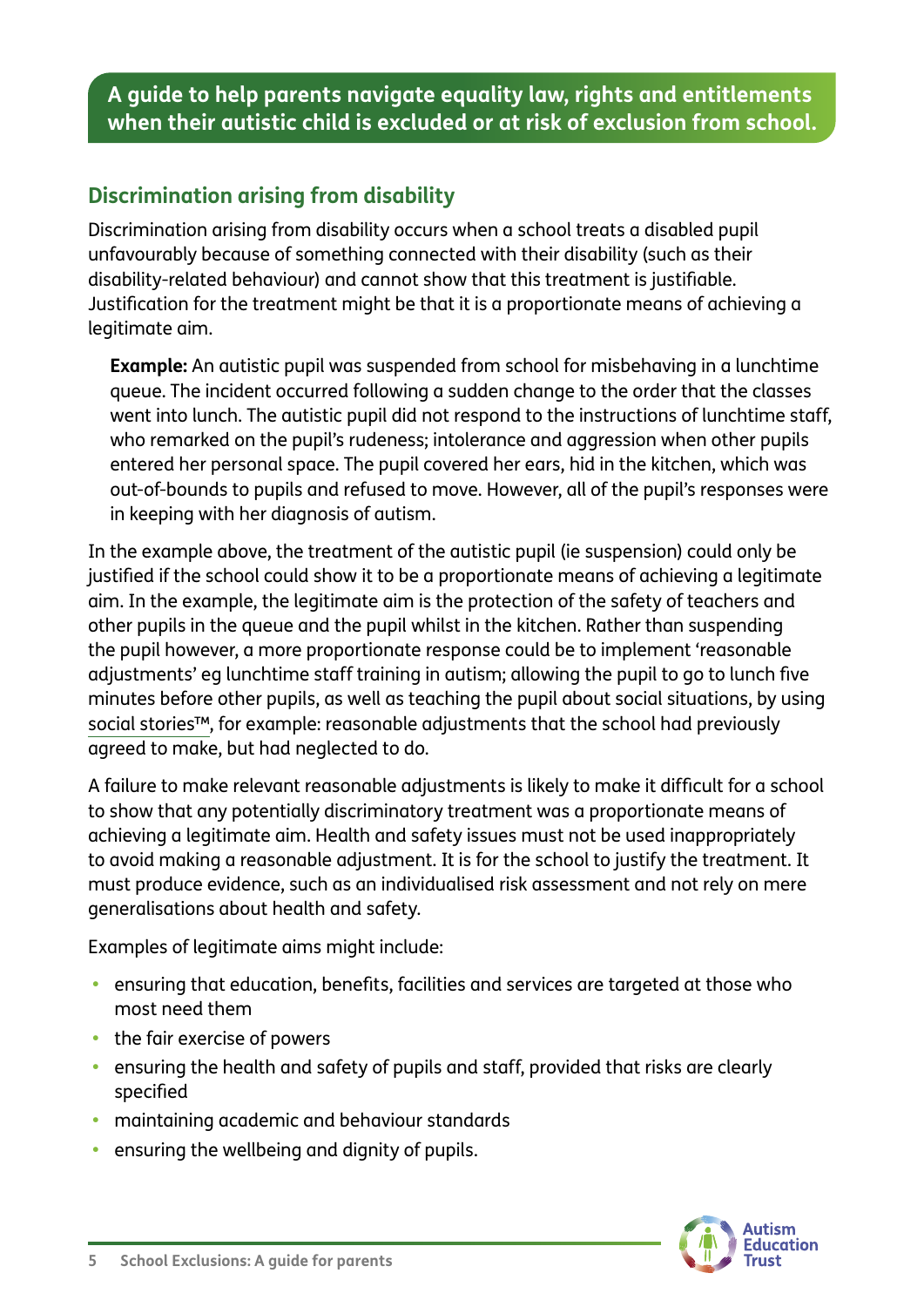Discrimination arising from disability will occur if the following three conditions are all met.

- 1. A school treats your child unfavourably that is, puts them at a disadvantage even if this was not the school's intention.
- 2. This treatment is because of something connected with your child's disability, such as their disability-related behaviour.
- 3. The treatment cannot be justified by showing that it is 'a proportionate means of achieving a legitimate aim'.

However, if a school did not know, or could not reasonably have been expected to know, that your child was disabled, then the unfavourable treatment will not be unlawful.

# **What is disability-related behaviour?**

To help the school understand that your child's behaviour is a direct consequence of their disability, or affected by it to some degree, you may like to share your child's autism diagnostic report and/or education, health and care (EHC) plan, if applicable. Reports from other professionals might also refer to this behaviour being a part of your child's disability (occupational therapist, educational psychologist, speech and language therapist, autism specific teacher, SENCO etc). Alternatively, it may be useful to refer the school to the [National Institute for Health and Care Excellence \(NICE\): Autism spectrum disorder in](https://www.nice.org.uk/guidance/cg128/resources)  [under 19s: recognition, referral and diagnosis.](https://www.nice.org.uk/guidance/cg128/resources) Further information on the challenges that autistic pupils may face in school and how this can affect their behaviour can be found on The National Autistic Society's [website.](https://www.autism.org.uk/what-we-do/education-professionals)

Headteachers should take account of any contributing factors that are identified after an incident of poor behaviour has occurred, before deciding to exclude<sup>5</sup>. For an autistic pupil, in order to reduce or replace behaviour that causes concern, school staff need to understand why the pupil acts in a particular way. If they understand the cause, they can then provide appropriate support. Disruptive behaviour can be an indication of unmet needs<sup>6</sup>. In consultation with you, the school may consider asking the local authority to make an assessment of your child's education, health and care (EHC) needs, or, if your child already has an EHC plan, requesting an emergency review of the plan.

# **Failure to make reasonable adjustments**

The duty to make reasonable adjustments requires a school to take positive steps to enable disabled pupils to fully participate in all aspects of school life − to ensure that they are not placed at a substantial disadvantage compared to non-disabled pupils. This duty is an anticipatory one and therefore schools need to think in advance about what disabled pupils might require and what adjustments might be needed.

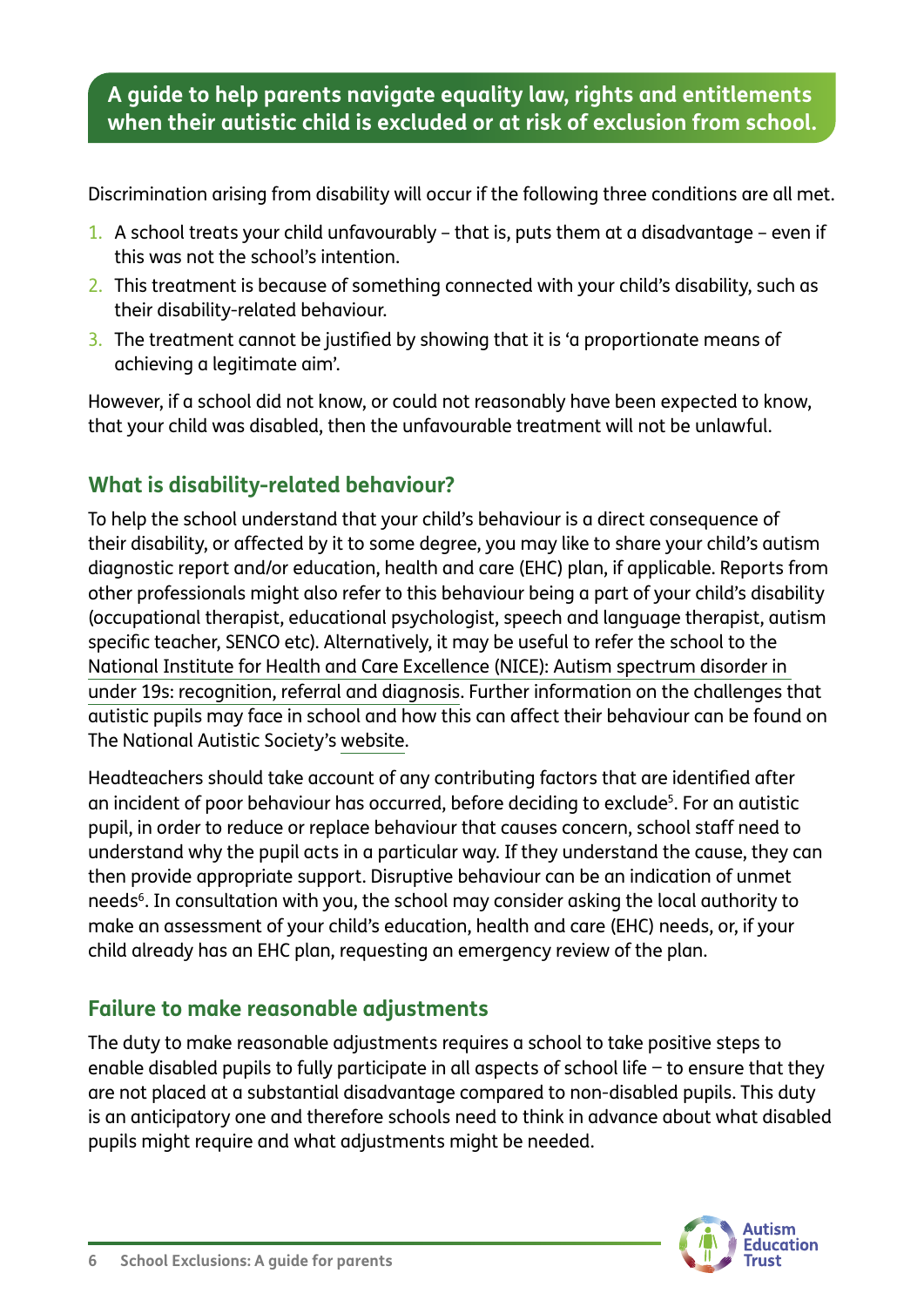Before 2018, a loophole in the Equality Act meant schools didn't have to make reasonable adjustments for disabled children when they had a 'tendency to physical abuse' – even when that was caused by a lack of appropriate support. However, following an [Upper Tribunal ruling in 2018,](https://www.gov.uk/administrative-appeals-tribunal-decisions/2018-ukut-269-aac-c-c-v-the-governing-body-of-a-school-the-secretary-of-state-for-education-first-interested-party-and-the-national-autistic-society-second-interested-party-sen) this loophole no longer applies and schools and colleges must make sure they have made appropriate reasonable adjustments for autistic pupils, or those with other disabilities, aged under 18, before they can exclude them. $^7$ 

Where practical, the headteacher should give your child an opportunity to present their case before taking the decision to exclude<sup>8</sup>. For an autistic pupil, reasonable adjustments might be required to allow them to communicate their account of what happened, such as allowing them time to become calm following an incident; allowing them to speak to a member of staff with whom they have a good relationship; the pupil producing a comicstrip representation of the incident; allowing the pupil time to process questions.

The school's governing board should identify the steps they will take to ensure all parties will be supported to participate and have their views properly heard<sup>9</sup> (ie in a meeting to consider the headteacher's decision to exclude a pupil).

Regarding an incident that has led to exclusion, the governing board should consider whether the headteacher can demonstrate that their actions are justified and that no reasonable adjustments could have been made to prevent the incident which led to the exclusion.

Where a school decides that there are no reasonable steps that it can take, it is important that it sets out its reasons for this decision so that, if it is challenged by you or your child, it can explain to you and, if necessary, a tribunal why it has acted in the way that it has. In a case involving disability, if a school has not complied with its duty to make relevant reasonable adjustments, it will be difficult for it to show that the treatment was proportionate.

In the earlier example involving the autistic pupil in the lunchtime queue, as the school had not put in place the agreed reasonable adjustments to help the pupil overcome her difficulties (regarding social interaction, coping with changes to routine, processing information, sensory processing) and it was this that led to the pupil's agitation, this would be classified as a failure to make reasonable adjustments. An exclusion is unlikely to be justified in circumstances in which the school has not complied with its duty to make reasonable adjustments for that pupil.

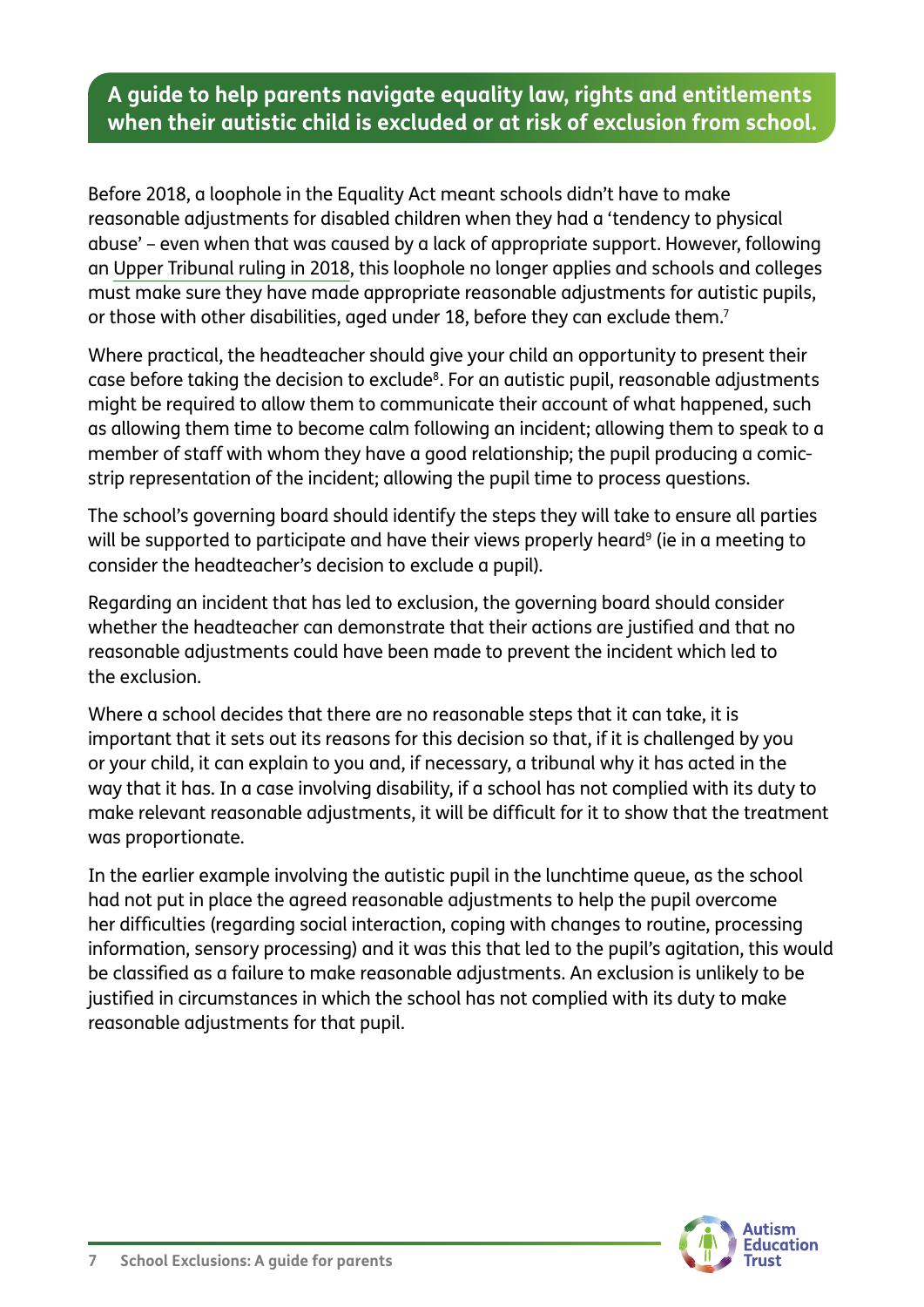The duty to make reasonable adjustments also applies to school policies. Autistic pupils are much more likely to break the school rules than pupils who are not autistic. This means that your child could be placed at a substantial disadvantage if schools rigidly apply their behaviour policy. The Act requires schools to make reasonable adjustments for disabled pupils both to the exclusions process and to the disciplinary sanctions imposed. This might mean applying different sanctions, or applying them in a different way, to avoid putting your child at a substantial disadvantage in relation to their non-disabled peers.

**Example:** An autistic pupil is excluded for repeatedly getting up from his seat during lessons and disrupting other pupils by going up to them and flapping his arms. It is the school's policy that repeated disruptive behaviour is punished by exclusion. However, the school is under a duty to make reasonable adjustments to its policy, which might mean disregarding some of the disruptive behaviour and working with the pupil to help reduce his anxiety and to improve his social skills.

The flapping arms in the example is 'stimming' or self-stimulatory behaviour and a characteristic of autism that can be an individual's way of self-regulating or calming themselves, but can also indicate that a person is in a state of heightened anxiety and stress. Excluding a pupil for exhibiting this behaviour would have been considered discrimination arising from disability (punishing them for their disability-related behaviour).

A common misapprehension is that all pupils must be treated the same way and that exceptions cannot be made to behaviour policies. It is true that the overriding principle of equality legislation is generally one of equal treatment, but for disability it is different. Schools may, and often must, treat a disabled person more favourably than a person who is not disabled. It is never direct discrimination against a non-disabled pupil to treat a disabled pupil more favourably.

**Example:** A pupil with Asperger syndrome can sometimes act in a disruptive manner in class. The school does not take disciplinary action, but uses agreed strategies to manage his behaviour. A non-disabled pupil who is also disruptive in class is punished for his behaviour. This difference in treatment would not be direct discrimination against the nondisabled pupil.

The school's behaviour policy should acknowledge the school's legal duties under the Act, including the importance of avoiding discrimination.10

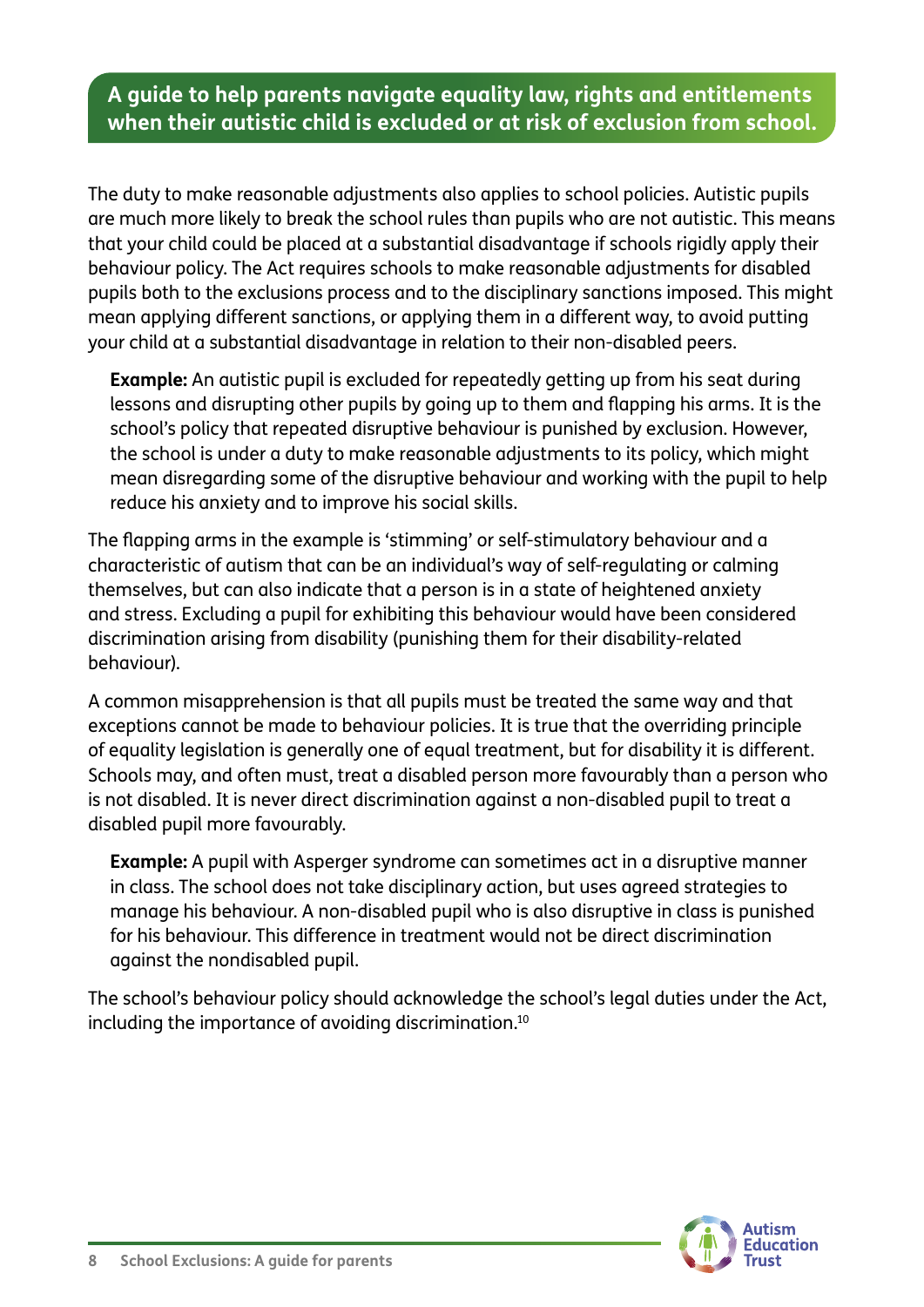# **Key points:**

Your child's school should:

- **•** Be aware of the different forms of disability discrimination and their legal duties under the Equality Act 2010.
- **•** Understand autism and how it impacts on your child (e.g. sensory sensitivities, anxiety).
- **•** Try to understand why your child acts in a particular way and provide appropriate support.
- **•** Understand that behaviour is a form of communication and disruptive behaviour can be an indication of unmet needs.
- **•** Ensure collaborative working between parents and other professionals/services.
- **•** Consider whether exclusion is an appropriate and proportionate measure and whether alternatives have been explored.



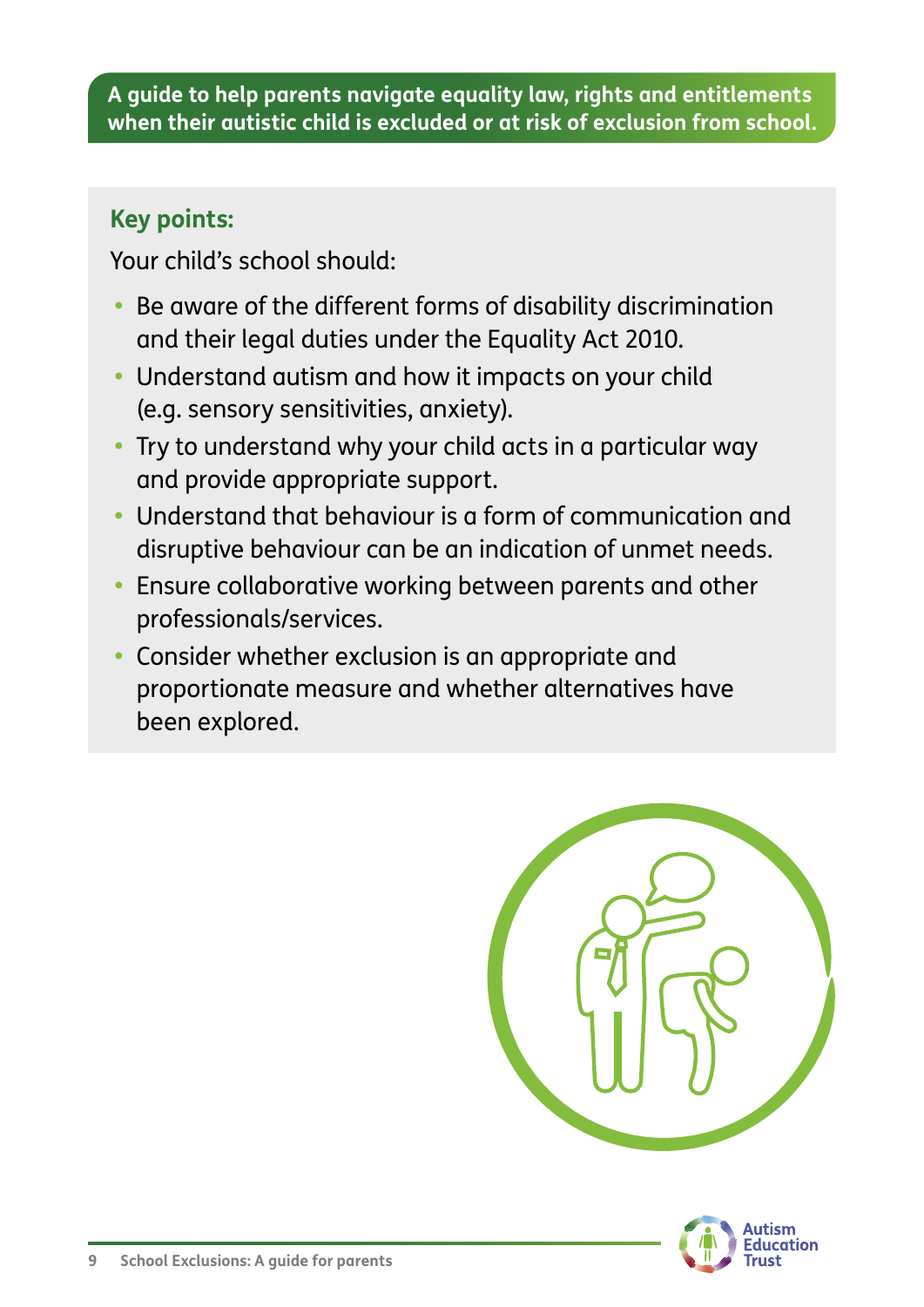#### **Key questions:**

- Is your child disabled for the purposes of the Equality Act 2010<sup>11</sup>?
- **•** Is your child's behaviour a direct consequence or manifestation of their autism, or at least affected by their disability? Look for references to this particular behaviour being part of your child's autism in professionals' reports.
- **•** Did the headteacher give your child an opportunity to present their case before taking the decision to exclude and were reasonable adjustments made to allow them to do so?
- **•** Does the exclusion amount to *discrimination arising from disability* (punishing them for their disability-related behaviour)? It will not be unlawful if it was a proportionate means of achieving a legitimate aim or the school did not know, and could not reasonably have been expected to know, that your child was disabled.
- **•** If your child has an education, health and care (EHC) plan, consider whether the support being provided is sufficient to meet their needs.
- **•** What reasonable adjustments is the school making to its practices to avoid placing your child at a substantial disadvantage compared to their nondisabled peers?
- **•** What reasonable adjustments have been made to the school's behaviour policy to avoid claims of indirect disability discrimination and discrimination arising from disability?
- **•** Has the headteacher applied a blanket behaviour policy in the same way to all pupils, which has the effect of putting a group(s) of pupils who share a protected characteristic (disability) at a disadvantage and is not able to justify this treatment as *a proportionate means of achieving a legitimate aim* (ie indirect disability discrimination)?
- **•** Does the school's behaviour policy acknowledge the requirements of the Act?12
- **•** Has account been taken of any contributing factors, such as bullying?13 What were the triggers and other factors that may have made your child more anxious and therefore less tolerant of people and environments and more susceptible to exhibiting challenging behaviour?
- **•** Is exclusion providing an effective sanction?14 Are there more *proportionate means of achieving a legitimate aim* that would avoid the need for exclusion?

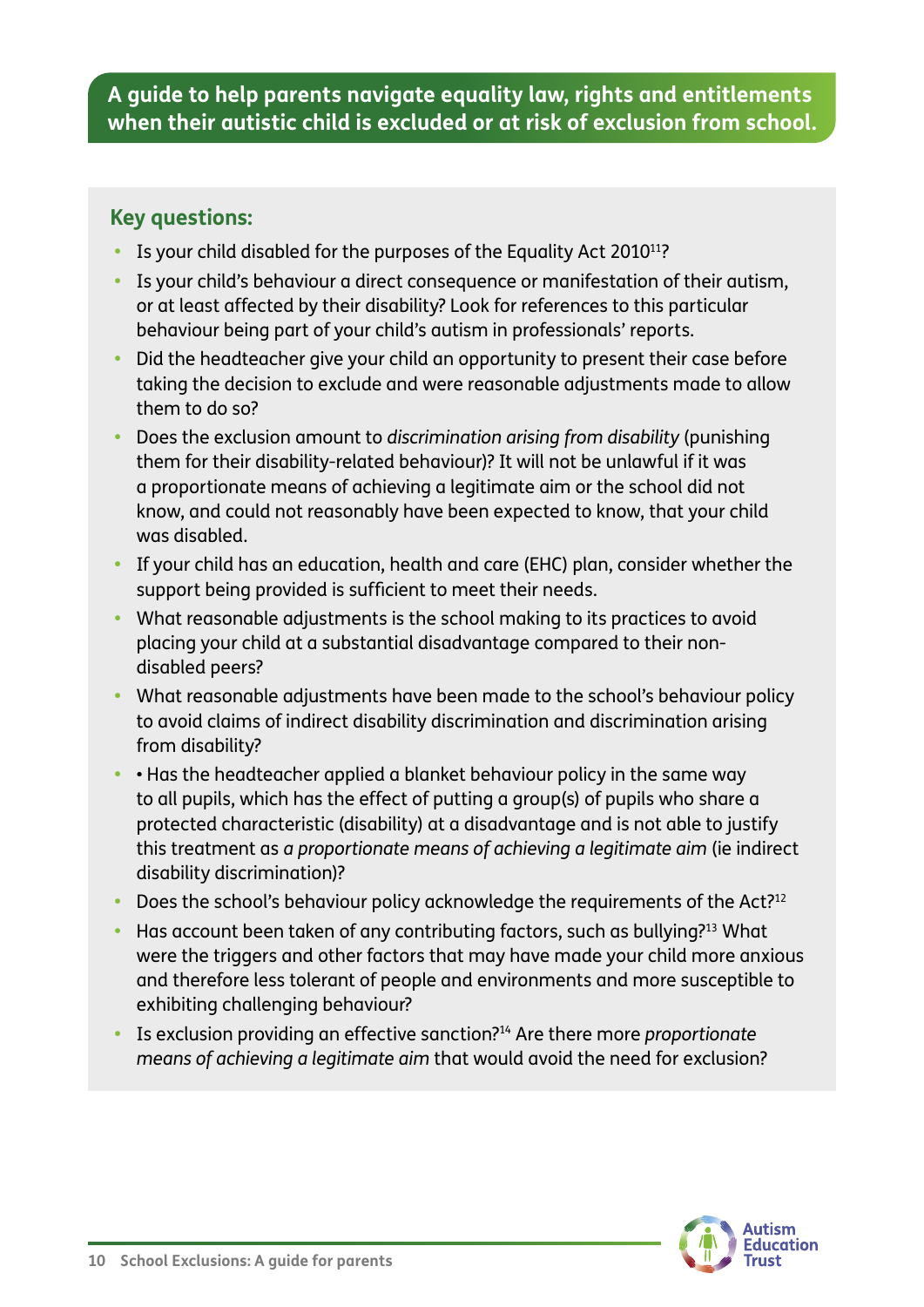## **What you can do about discrimination**

If you think your child has been discriminated against you can:

- **•** ask to meet with the headteacher to discuss the situation
- **•** write to the governing board to express your views and concerns about the suspension or permanent exclusion (make a written representation) and, if the suspension(s) total more than five days in one term, request a meeting, where the governors would consider the headteacher's decision to suspend your child
- **•** if the discrimination does not relate to an official exclusion (eg exclusion from a school trip), ask to see, and then follow, the school's written complaints procedure
- **•** contact [The National Autistic Society's School Exclusions Helpline](https://www.autism.org.uk/what-we-do/help-and-support/school-exclusion-service)
- **•** make a claim for unlawful discrimination to the [First-tier Tribunal for Special](https://www.gov.uk/government/publications/form-send4a-disability-discrimination-claim-by-a-parent)  [Educational Needs and Disability \(SEND\).](https://www.gov.uk/government/publications/form-send4a-disability-discrimination-claim-by-a-parent) A tribunal may order remedies such as a letter of apology, staff training, changes to policies and procedures or additional education for a pupil who has missed some learning.

# **Useful links**

The [Equality and Human Rights Commission \(EHRC\) Technical Guidance for Schools](https://www.equalityhumanrights.com/en/publication-download/technical-guidance-schools-england)  [in England](https://www.equalityhumanrights.com/en/publication-download/technical-guidance-schools-england) outlines the legal requirements of the Equality Act 2010 for schools.

The Autism Education Trust (AET): ['Working together with your child's school':](https://www.autismeducationtrust.org.uk/shop/parents-guide/) a guide to help parents identify priorities to encourage a positive and constructive relationship with school.

#### **Further help**

The National Autistic Society's [School Exclusions Helpline](https://www.autism.org.uk/what-we-do/help-and-support/school-exclusion-service) provides advice on preventing and challenging exclusions to parents/carers of schoolchildren and college students.

[Complete our online enquiry form,](http://) or leave a message on our 24-hour answering service and we will call you back – 0808 800 4002 (free from landlines and most mobiles).

Legal aid is available for disability discrimination cases. The Civil Legal Advice helpline (0345 345 4345) can advise you on whether you are eligible for legal aid.

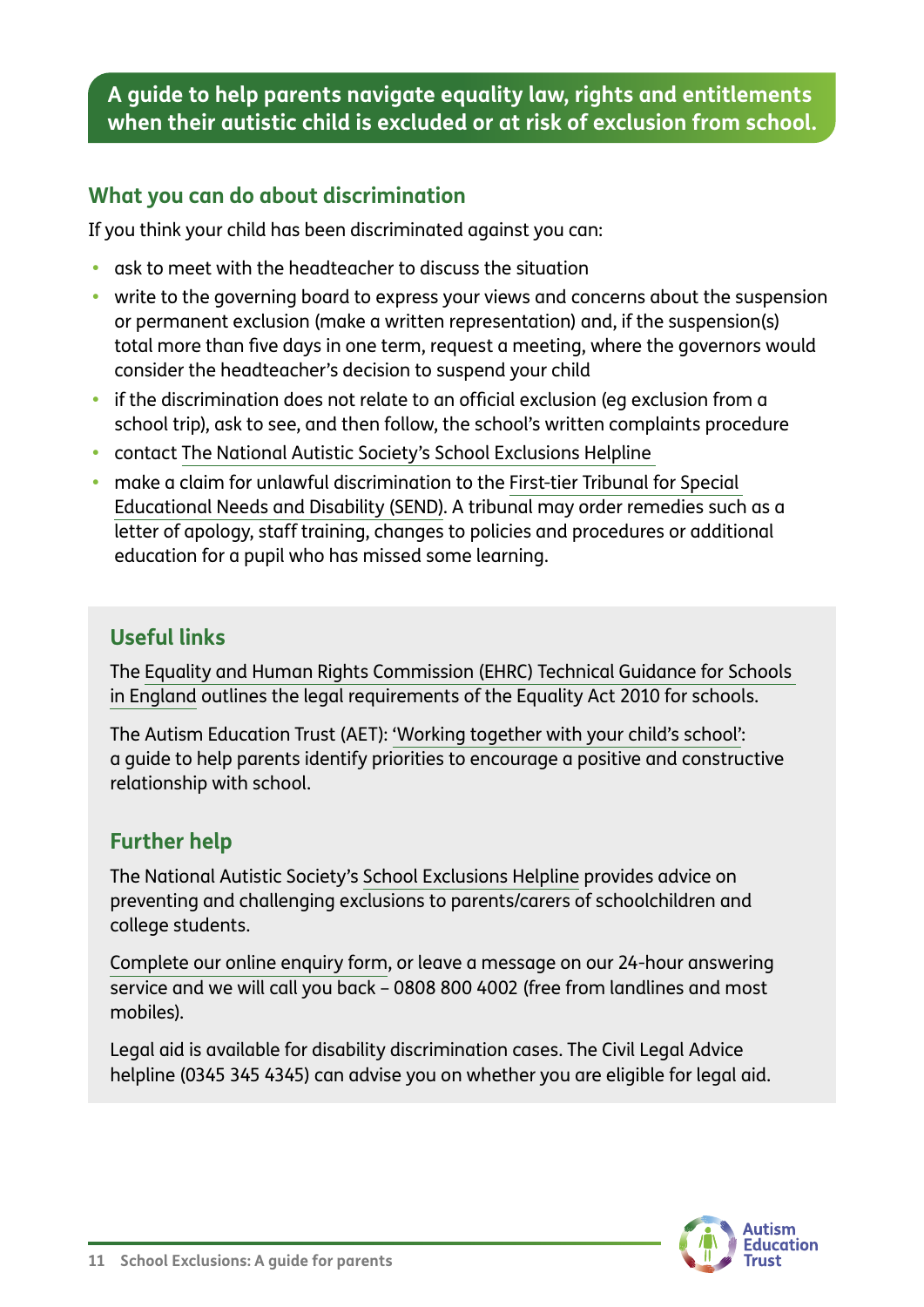## **Endnotes**

- 1 The term 'pupils' is used to apply to children and young people on the autism spectrum of compulsory school age (approx 5-16).
- 2 [https://www.gov.uk/government/statistics/permanent-and-fixed-period-exclusions-in-england-](mailto:https://www.gov.uk/government/statistics/permanent-and-fixed-period-exclusions-in-england-2015-to-2016?subject=)[2015-to-2016](mailto:https://www.gov.uk/government/statistics/permanent-and-fixed-period-exclusions-in-england-2015-to-2016?subject=) 'National tables: SFR35/2017', (see Tables 6 and 7)
- 3 [Equality Act 2010, section 6](https://www.legislation.gov.uk/ukpga/2010/15/section/6) and [Equality Act 2010 Guidance on matters to be taken into ac](mailto:https://www.equalityhumanrights.com/en/publication-download/equality-act-2010-guidance-matters-be-taken-account-determining-questions?subject=)[count in determining questions relating to the definition of disability](mailto:https://www.equalityhumanrights.com/en/publication-download/equality-act-2010-guidance-matters-be-taken-account-determining-questions?subject=)
- 4 This includes school activities, such as extra-curricular and leisure activities, afterschool and homework clubs, sports activities and school trips, assessments and internal exams, behaviour and discipline and school facilities, including libraries and IT.
- 5 [Department for Education \(DfE\): Exclusion Statutory Guidance September 2017](https://www.gov.uk/government/publications/school-exclusion) paragraph 18
- 6 [Department for Education \(DfE\): Exclusion Statutory Guidance September 2017](https://www.gov.uk/government/publications/school-exclusion) key points
- 7 [C&C v The Governing Body of a School, The Secretary of State for Education \(First Interested](https://www.gov.uk/administrative-appeals-tribunal-decisions/2018-ukut-269-aac-c-c-v-the-governing-body-of-a-school-the-secretary-of-state-for-education-first-interested-party-and-the-national-autistic-society-second-interested-party-sen)  [Party\) and The National Autistic Society \(Second Interested Party\) \(SEN\) \[2018\] UKUT 269 \(AAC\)](https://www.gov.uk/administrative-appeals-tribunal-decisions/2018-ukut-269-aac-c-c-v-the-governing-body-of-a-school-the-secretary-of-state-for-education-first-interested-party-and-the-national-autistic-society-second-interested-party-sen)
- 8 [Department for Education \(DfE\): Exclusion Statutory Guidance September 2017](https://www.gov.uk/government/publications/school-exclusion) paragraph 17
- 9 [Department for Education \(DfE\): Exclusion Statutory Guidance September 2017](https://www.gov.uk/government/publications/school-exclusion) paragraph 68
- 10 DfE: [Behaviour and discipline in schools Advice for headteachers and school staff](https://www.gov.uk/government/publications/behaviour-and-discipline-in-schools), para 12
- 11 [Equality Act 2010, section 6](https://www.legislation.gov.uk/ukpga/2010/15/section/6) and [Equality Act 2010 Guidance on matters to be taken into](https://www.gov.uk/government/publications/equality-act-guidance)  [account in determining questions relating to the definition of disability](https://www.gov.uk/government/publications/equality-act-guidance)
- 12 [Behaviour and discipline in schools: guidance for headteachers and staff](https://www.gov.uk/government/publications/behaviour-and-discipline-in-schools), para 12
- 13 [Department for Education \(DfE\): Exclusion Statutory Guidance September 2017](https://www.gov.uk/government/publications/school-exclusion) paras 18 and 63
- 14 [Department for Education \(DfE\): Exclusion Statutory Guidance September 2017](https://www.gov.uk/government/publications/school-exclusion) para 20